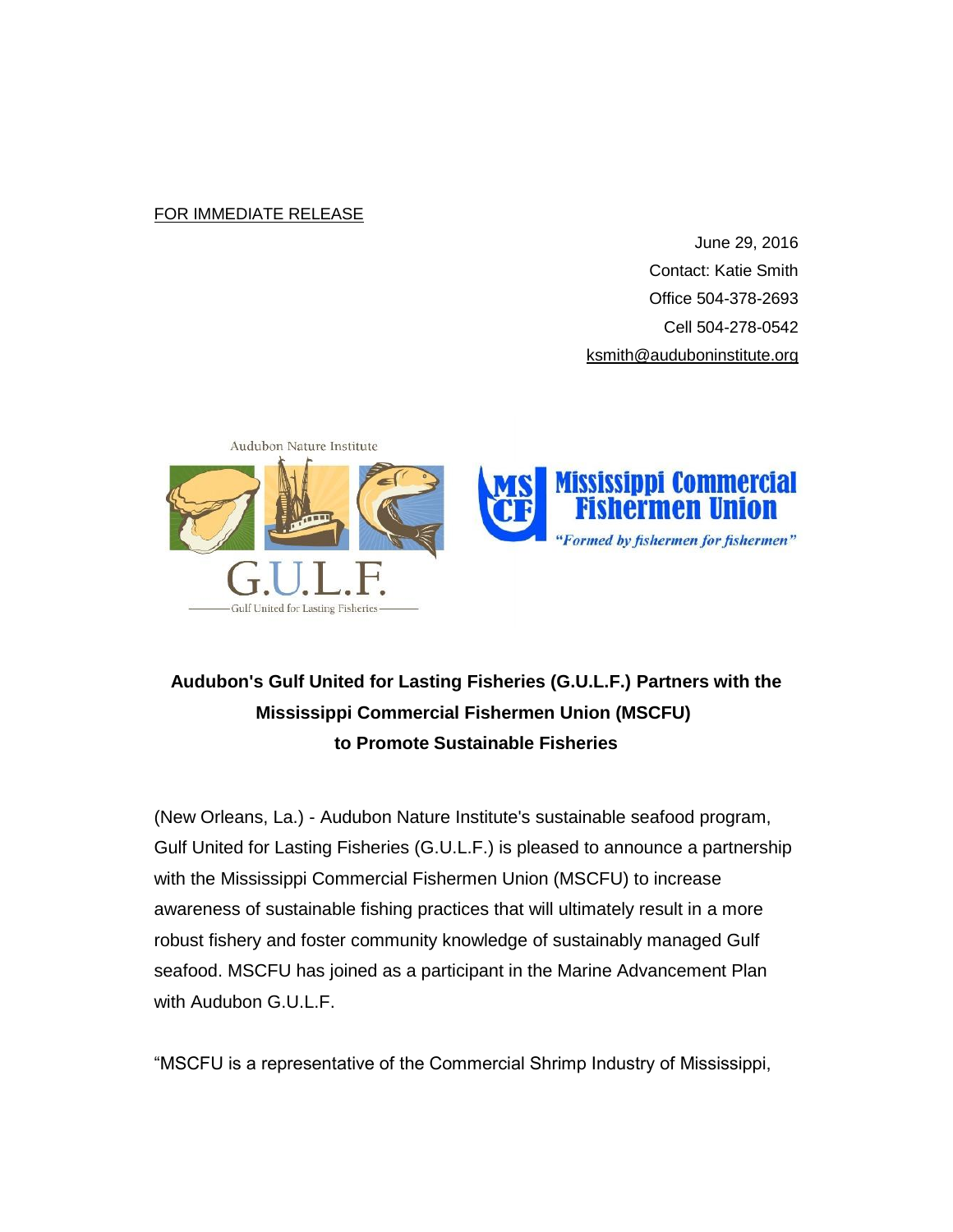and we look forward to working with G.U.L.F. and other special interest groups to ensure them the dedication our commercial fishermen have towards the Industry," said Frank Parker, a founding member of MSCFU and the Shrimp King at this year's Blessing of the Fleet in Biloxi.

This partnership will promote sustainable commercial fisheries throughout Mississippi and along the Northern Gulf of Mexico. Audubon Nature Institute is emerging as a leading trusted partner in the global sustainable fishing movement. Their projects through G.U.L.F. include third-party certification, fishery improvement projects, and outreach and education to consumers, food service businesses, and fishermen.

Audubon G.U.L.F. provides a unique platform for all five Gulf States to participate in the advancement of seafood industry interests by engaging all stakeholders in the sustainability discussion. Audubon Nature Institute created Gulf United for Lasting Fisheries (G.U.L.F.) in 2012 after recognizing the need for a home-grown champion for Gulf seafood.

"We are so excited to be working with Mississippi Commercial Fishermen's Union," said Ashford Rosenberg, Outreach Manager at G.U.L.F. "Often, sustainability is talked about at the retail and restaurant level and the fishermen get left out of the conversation. G.U.L.F. is happy to be working with an organization led by fishermen who are dedicated to sustaining their livelihoods and the Gulf of Mexico on which they rely."

Effective immediately, MSCFU agrees to participate in conjunction with Audubon G.U.L.F. on fishery sustainability projects for Mississippi territorial waters and the Gulf of Mexico fishery as a whole. Additionally, both MSCFU and Audubon G.U.L.F. have signed a Participant Letter of Agreement for a Mississippi Shrimp Marine Advancement Plan (MAP) to further advance sustainability practices amongst the shrimp industry in Mississippi. This plan serves to bridge the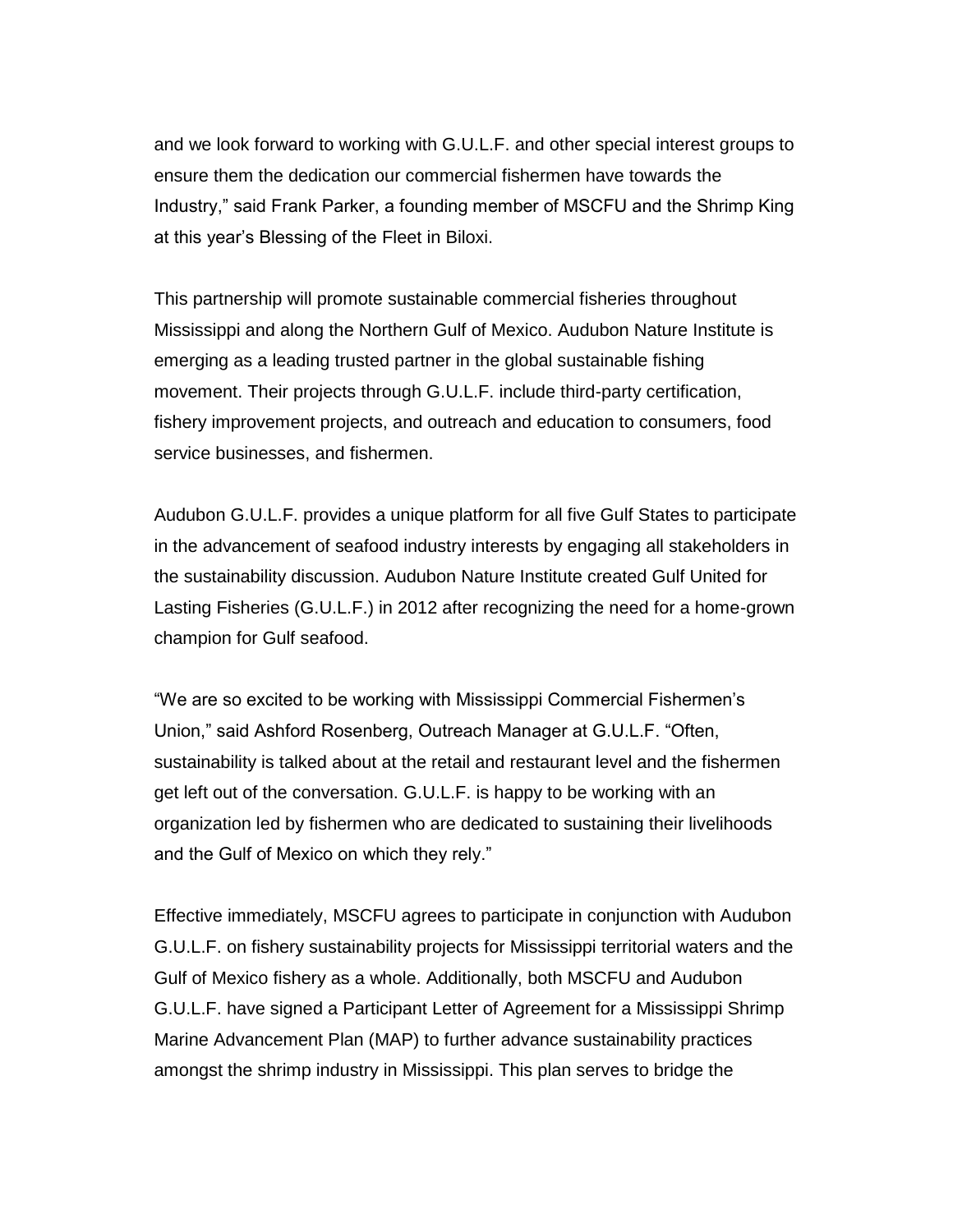information gap between harvesters and consumers by bringing together all members of the shrimping industry including fishermen, dealers, processors, scientists, and fishery managers to help strenghten the historic Mississippi commercial shrimp fishery.

Additionally, under the Mississippi Shrimp MAP, commercial shrimpers and MSCFU members will be encouraged to use Turtle Excluder Devices (TEDs) and Bycatch Reduction Devices (BRD) on all shrimping nets. Shrimpers using skimmer trawls are also reminded of the current tow time limits (55 minutes April-October and 75 minutes November-March) and are encouraged to use "Tow the Time" window decals so all crew members on participating shrimping vessel will be aware of tow time restrictions.



"Mississippi shrimp is a sustainable fishery and should be recognized as such," said Rick Burris, Director of the Mississippi Department of Marine Resource (MDMR) Shrimp and Crab Bureau.

"Mississippi fishermen do a good job of following the regulations set in place including TED requirements and

applicable tow times. The MDMR Office of Marine Fisheries recently featured G.U.L.F.'s "Tow the Time" campaign, federal TED regulations, and official TED Enforcement Boarding Form in the 2016 Mississippi Shrimp Newsletter, which was sent to all resident licensed commercial shrimp fishermen in the state. The MDMR's Office of Marine Patrol also thoroughly enforces all related regulations and provides year-round courtesy TED inspections to assure proper compliance."

All Mississippi fishermen are encouraged to participate in the MAP regardless of membership in the MSCFU. These projects are completely voluntary and participants do not receive any direct compensation; although, the consensus is that sustainability certifications will eventually add value to the Gulf's natural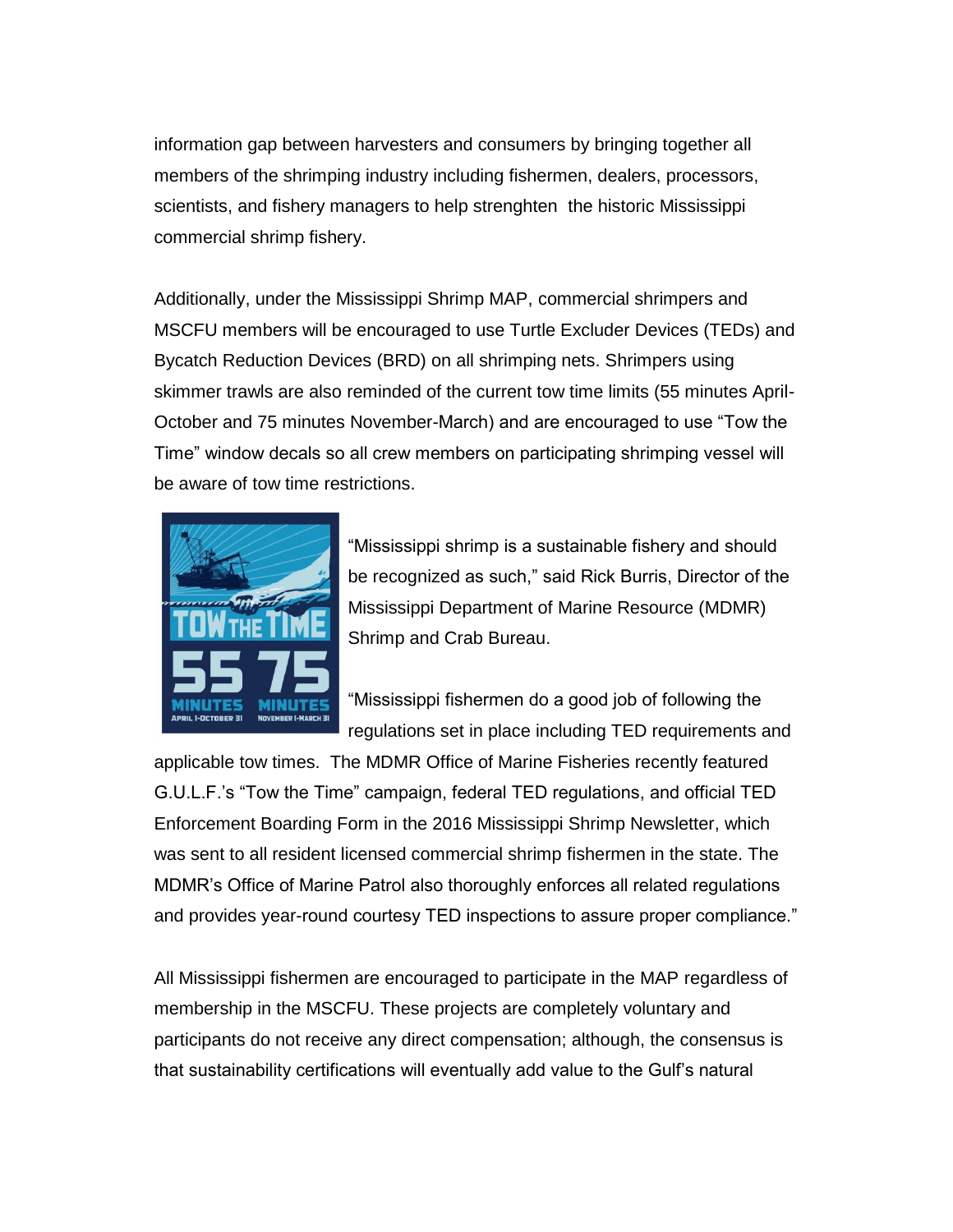marine resource. For a full list of participants, visit [www.audubongulf.org.](http://auduboninstitute.us2.list-manage.com/track/click?u=58440837dab4d883e3efe0453&id=a2ca9fc06d&e=5cbf0576ec)

The Mississippi Commercial Fishermen Union seeks to lead in the sustainable seafood movement through community involvement, education, research, outreach, and by leveraging technologies to provide trusted digital traceability that will compliment certifiable sustainable fisheries to ensure consumers are getting the absolute best sustainably harvested wild Mississippi seafood.

"As many of us are generations deep in this industry, we realize that this is not our grandfathers' shrimp business anymore," continues Frank Parker. "We should be held to a higher standard of more efficient, sustainable, and responsible fishing measures. Our opinions, based off of years of real life experiences, should be held in higher regard than those out of a book. We look forward to helping ensure our industry moves forward with the future."

This is the first step in a long term MSCFU commitment to conserve, advance, and promote the Gulf Coast's wonderful natural marine resources.





## Audubon Nature Institute

Audubon Nature Institute operates a family of museums, parks and research facilities dedicated to celebrating the wonders of nature. Through innovative live animal exhibits, education programs, and scientific discovery, Audubon makes a meaningful contribution to preserving wildlife for the future. Audubon Nature Institute flagships include Audubon Park, Audubon Zoo, Audubon Aquarium of the